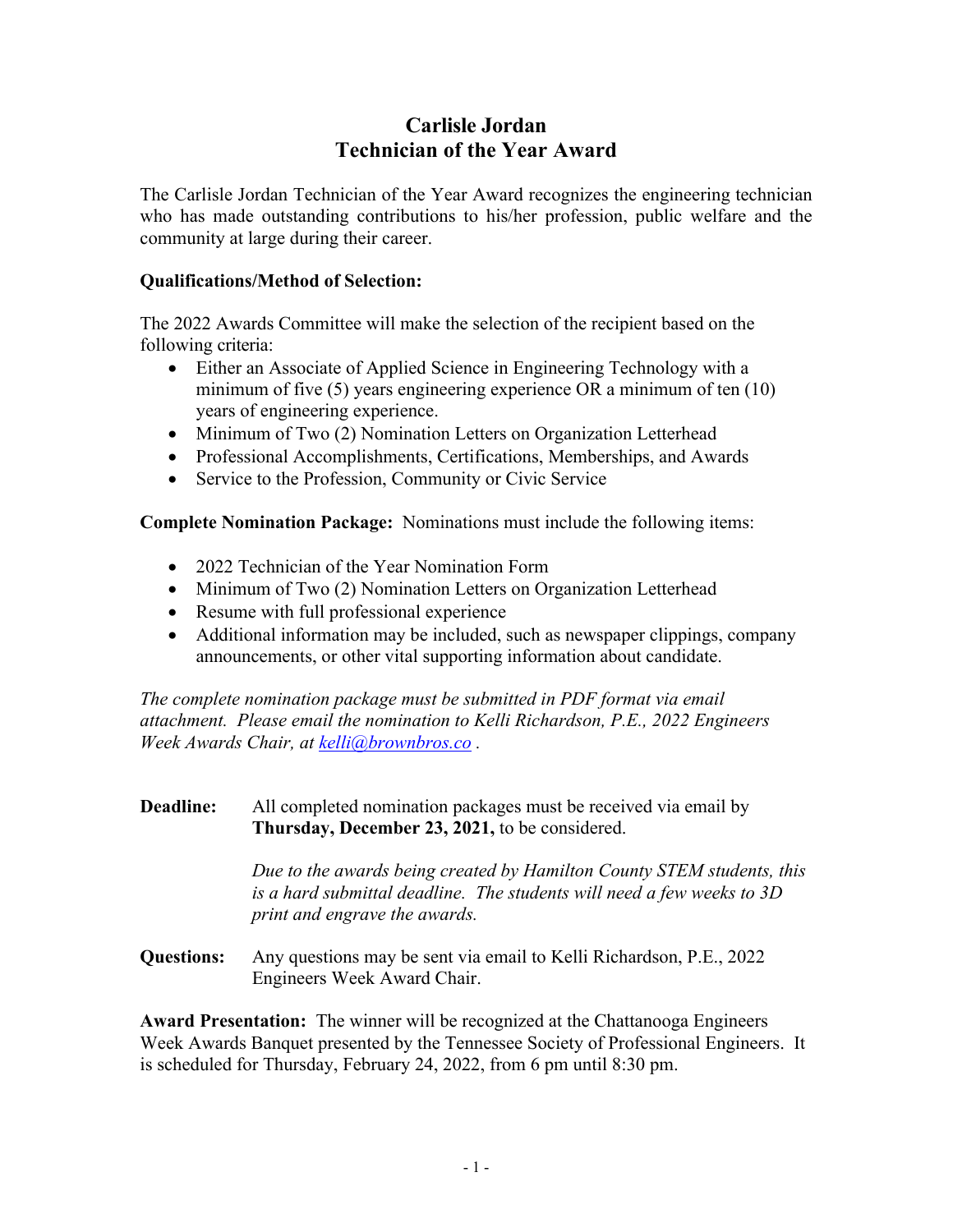# **Nomination Form 2022 Carlisle Jordan Technician of the Year Award**

| Company:                                                                                                                                            |       |
|-----------------------------------------------------------------------------------------------------------------------------------------------------|-------|
|                                                                                                                                                     |       |
|                                                                                                                                                     | Cell: |
|                                                                                                                                                     |       |
| Please attach resume with full professional experience.                                                                                             |       |
| <b>Education:</b>                                                                                                                                   |       |
|                                                                                                                                                     |       |
|                                                                                                                                                     |       |
| Year: $\qquad \qquad \qquad$ GPA: $\qquad \qquad$                                                                                                   |       |
| High School: Campaign Craduation Date:                                                                                                              |       |
|                                                                                                                                                     |       |
|                                                                                                                                                     |       |
| Professional Certifications (Indicate if State, Federal, etc.):<br>,我们也不会有什么。""我们的人,我们也不会有什么?""我们的人,我们也不会有什么?""我们的人,我们也不会有什么?""我们的人,我们也不会有什么?""我们的人 |       |
| Professional or Technical Societies (Include offices held with dates):                                                                              |       |
|                                                                                                                                                     |       |
|                                                                                                                                                     |       |
| <b>Professional Recognitions:</b>                                                                                                                   |       |
|                                                                                                                                                     |       |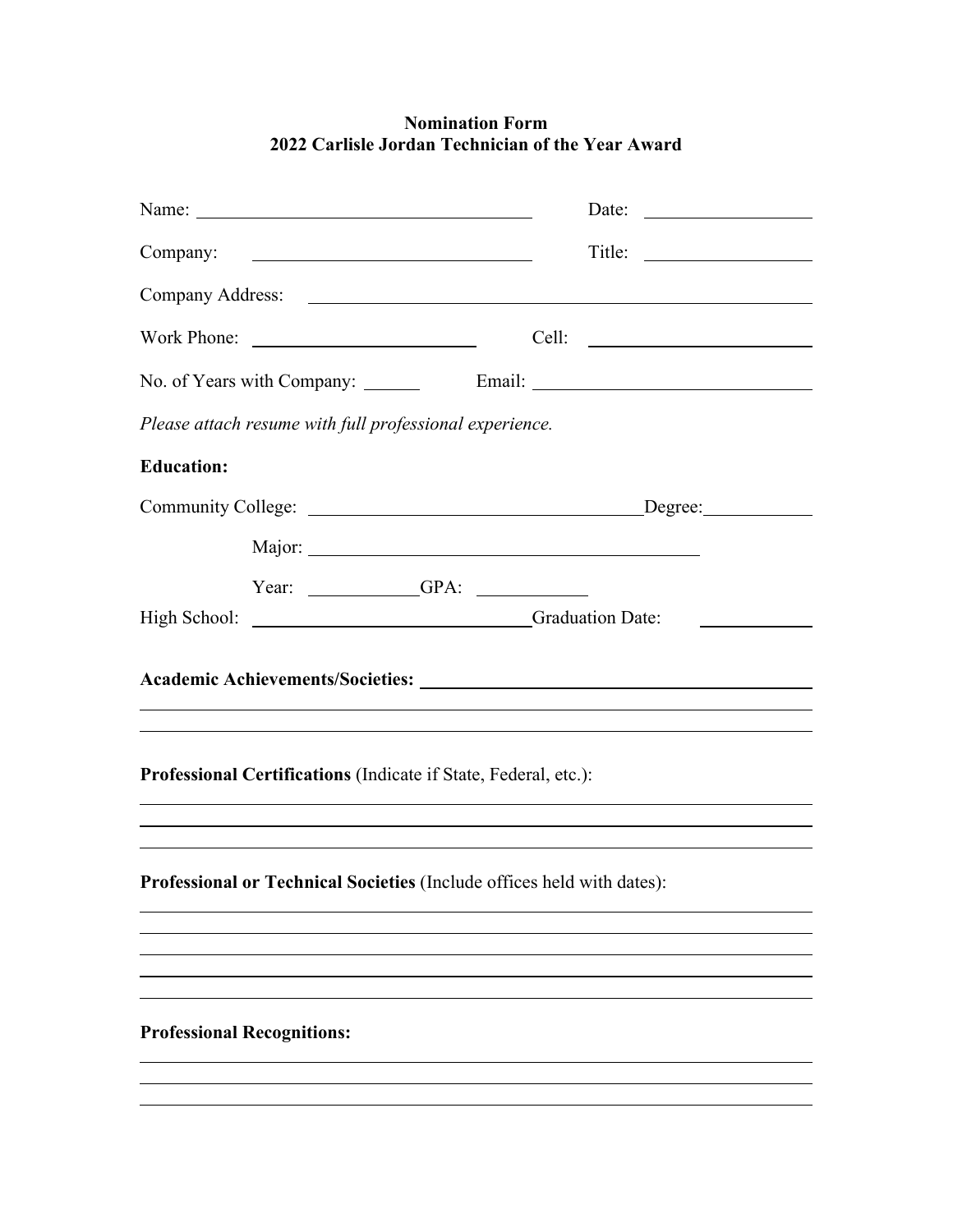Name:

The following information is to be provided for each category with dates, as applicable. Provide as much supporting data as possible (organizations, dates, involvement, etc.). Use additional space for each item, as needed; however, keep information grouped together by criteria topics.

# **1. Biographical Summary of Nominee:**

**2. Project Experience Highlights** (Maximum of 10. Include Project Summary, Dates & Role/Responsibilities )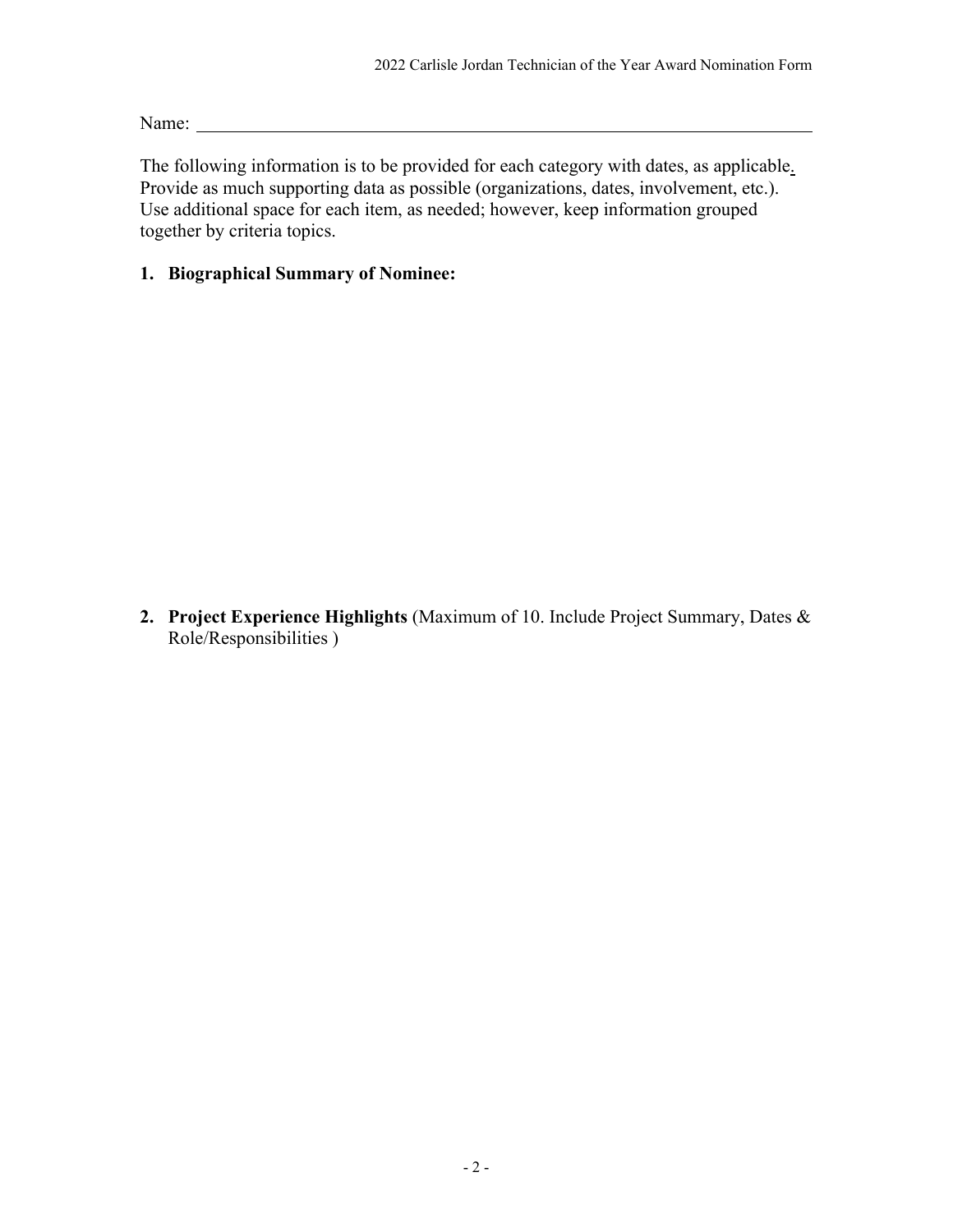Name: Name and the set of the set of the set of the set of the set of the set of the set of the set of the set of the set of the set of the set of the set of the set of the set of the set of the set of the set of the set o

**3. Conference Attendance in 2021** (Include Dates & Conferences):

**4. Official Participation in Other Professional or Technical Societies in 2021 (**Include Events/Participation, Dates & Descriptions):

**5. Service to Community, Education or Government Functions (Engineering Oriented) in 2021 (**Include Events/Participation, Dates & Descriptions):

**6. Civic Activities or Functions (Non-Engineering) in 2021 (**Include Events / Participation, Dates & Descriptions):